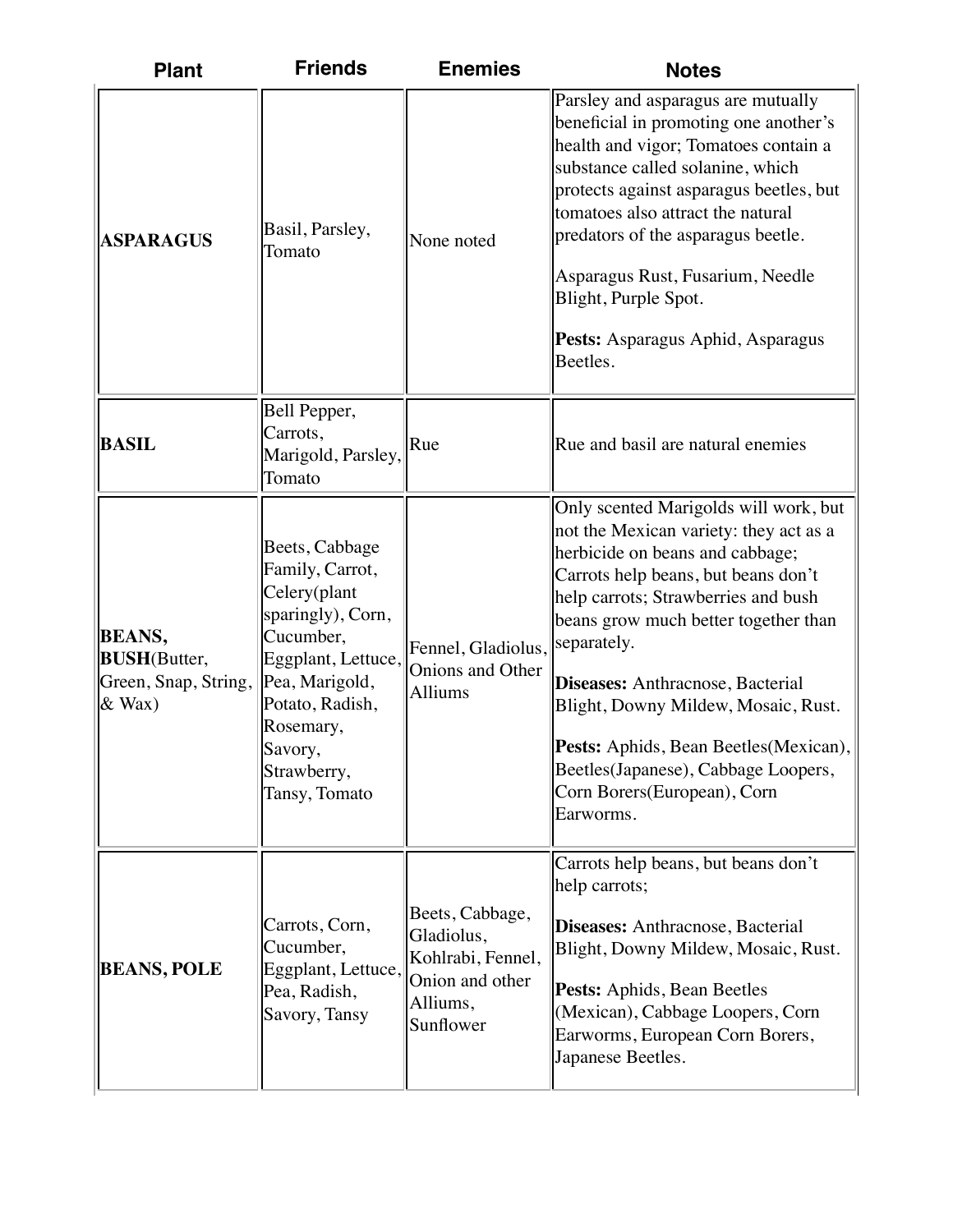| <b>BEETS</b>                                                                                                                              | Bush Beans,<br>Cabbage, Carrots, Mustard, Pole<br>Kohlrabi, Lettuce, beans<br>Onions, Sage                                                                                                          |                                                                               | These plants grow at different levels in<br>the soil, so they do not compete for<br>nutrients and maximize planting space;<br>Mustard inhibits growth.<br>Diseases: Alternaria, Cercospora,<br>Damping Off, Ramularia.<br>Pests: Bean Beetles(Mexican), Leaf<br>Miner, Leafhoppers, Mice, Rabbits,<br>Wireworms.                                                                                                                                                                                                                                                                                                                                                                                                                                                                                                                 |
|-------------------------------------------------------------------------------------------------------------------------------------------|-----------------------------------------------------------------------------------------------------------------------------------------------------------------------------------------------------|-------------------------------------------------------------------------------|----------------------------------------------------------------------------------------------------------------------------------------------------------------------------------------------------------------------------------------------------------------------------------------------------------------------------------------------------------------------------------------------------------------------------------------------------------------------------------------------------------------------------------------------------------------------------------------------------------------------------------------------------------------------------------------------------------------------------------------------------------------------------------------------------------------------------------|
| <b>BLACKBERRIES</b><br>and other cane fruit                                                                                               | Tansy                                                                                                                                                                                               | Raspberries                                                                   | Raspberries and Blackberries should be<br>kept apart because of virus disease;<br>Tansy repels harmful insects.                                                                                                                                                                                                                                                                                                                                                                                                                                                                                                                                                                                                                                                                                                                  |
| <b>CABBAGE</b><br>FAMILY (Broccoli,<br>Brussels Sprouts,<br>Cabbage,<br>Cauliflower,<br>Collards, Kale,<br>Kohlrabi, Rutabaga,<br>Turnip) | Beets, Bush<br>Beans, Celery,<br>Chamomile,<br>Cucumber, Dill,<br>Garlic, Geranium,<br>Hyssop,<br>Marigolds, Mint,<br>Nasturtiums,<br>Onions, Potatoes,<br>Rosemary, Rue,<br>Sage, Tansy,<br>Thyme. | Grapes, Mexican<br>marigolds, Pole<br>Beans, Rue,<br>Strawberries,<br>Tomato. | Mint is very invasive, but it enhances<br>growth and health and discourages<br>aphids, ants, flea beetles, white<br>cabbage moths and even bunnies and<br>other rodents; Marigolds must be<br>scented to ward off insects, but not the<br>Mexican variety, which acts as a<br>herbicide on cabbage and beans;<br>Rosemary and Sage deter cabbage<br>moths; Thyme deters the<br>cabbageworm; Garlic wards off pests;<br>Chamomile improves the flavor of<br>cabbage and enriches the soil with<br>calcium, potassium and sulfur;<br>Cabbage and grapes are 'natural<br>enemies' – chemical warfare may be<br>involved.<br>Diseases: Alternaria Leafspot, Black<br>Rot, Black Leg, Club Root, Downy<br>Mildew, Wirestem<br>Pests: Aphids, Cabbage Loopers,<br>Cutworms, Diamond Back Moth, Flea<br>Beetles, Imported Cabbage worm. |
| <b>CARROTS</b>                                                                                                                            | Chives, Flax,<br>Leeks, Leaf<br>Lettuce, Onions,<br>Parsley, Peas,                                                                                                                                  | Dill, Anise                                                                   | Dill and anise will reduce carrot crop;<br>Parsley and sage protect against carrot<br>flies by masking the carrot odor that<br>attracts the flies; Leeks improve growth                                                                                                                                                                                                                                                                                                                                                                                                                                                                                                                                                                                                                                                          |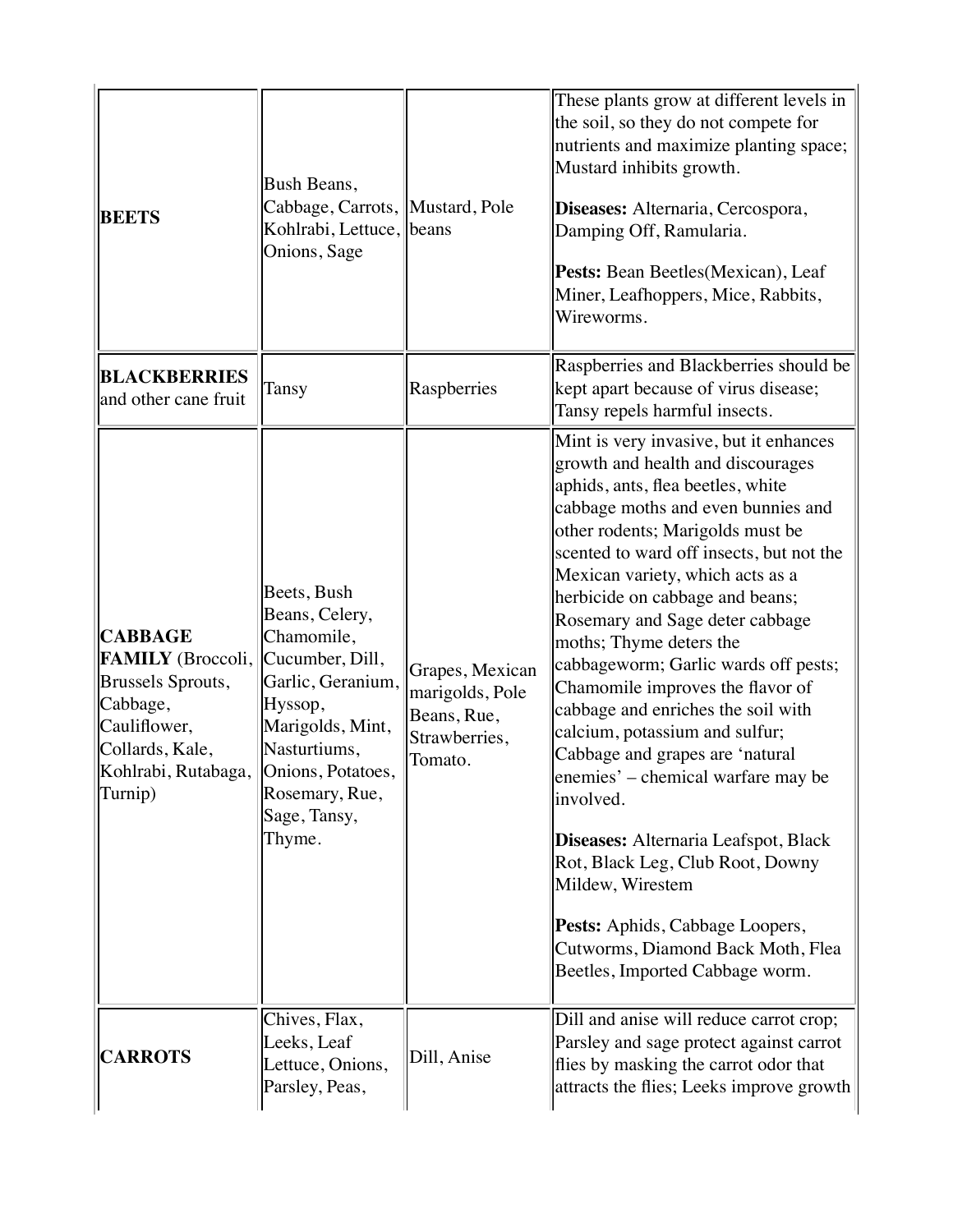|                                |                                                                                                                              |                                           | and repel carrot flies.                                                                                                                                                                                                                                                                                                                                                                                                                                                                                                                                              |
|--------------------------------|------------------------------------------------------------------------------------------------------------------------------|-------------------------------------------|----------------------------------------------------------------------------------------------------------------------------------------------------------------------------------------------------------------------------------------------------------------------------------------------------------------------------------------------------------------------------------------------------------------------------------------------------------------------------------------------------------------------------------------------------------------------|
|                                | Radish,<br>Rosemary, Sage,                                                                                                   |                                           | Diseases: Aster Yellow, Leaf spot, Soft<br>Rot.                                                                                                                                                                                                                                                                                                                                                                                                                                                                                                                      |
|                                | Tomato                                                                                                                       |                                           | Pests: Carrot Rust Fly Larvae,<br>Leafhoppers, Wireworms.                                                                                                                                                                                                                                                                                                                                                                                                                                                                                                            |
|                                |                                                                                                                              |                                           | Leeks improve its growth and repel<br>carrot flies.                                                                                                                                                                                                                                                                                                                                                                                                                                                                                                                  |
| <b>CELERY</b>                  | Bush Beans,<br>Cabbage Family,<br>Leeks, Tomatoes                                                                            | None noted                                | Diseases: Aphids, Black Heart, Early<br>Blight, Late Blight, Nematodes,<br>Septoria Leaf Spot, Viruses.                                                                                                                                                                                                                                                                                                                                                                                                                                                              |
|                                |                                                                                                                              |                                           | Pests: Aphids, Earwigs                                                                                                                                                                                                                                                                                                                                                                                                                                                                                                                                               |
| <b>CORN</b>                    | Amaranth, Beans,<br>Cucumber,<br>Geranium,<br>Marigolds (any),<br>Melon, Peas,<br>Pumpkin,<br>Potatoes, Squash,<br>Sunflower | Tomatoes                                  | Sunflower increases corn yield and<br>relieves fall army worm/corn protects<br>sunflower from insects; Ground vine<br>plants shade the soil, aiding in moisture<br>retention and their prickly vines may<br>discourage raccoons and other corn<br>predators; Climbing vine plants help<br>anchor the corn stalk and make it less<br>vulnerable to wind damage; Geranium<br>repels Japanese beetles and cabbage<br>worms; Peas and beans replenish<br>nitrogen in the soil; Tomatoes and corn<br>are subject to the same pest, the tomato<br>fruit worm/corn earworm. |
| <b>CUCUMBER</b>                | Beans,<br>Chamomile,<br>Corn, Peas,<br>Carrot,<br>Nasturtium,<br>Radish,<br>Sunflower,<br>Cabbage                            | Aromatic Herbs-<br>esp. sage,<br>Potatoes | Nasturtium deters cucumber beetles,<br>aphids, squash bugs and other pests.<br>Flowers are edible; Chamomile<br>improves the flavor of cucumbers and<br>enriches the soil with calcium,<br>potassium and sulfur.<br>Diseases: Bacterial wilt, Leaf Spot,<br>Mildew.                                                                                                                                                                                                                                                                                                  |
|                                |                                                                                                                              |                                           | <b>Pests:</b> Cucumber beetles.                                                                                                                                                                                                                                                                                                                                                                                                                                                                                                                                      |
| <b>CURRANTS</b><br>(Black/Red) | Gooseberries                                                                                                                 | White Pine                                | Currants and gooseberries are alternate<br>hosts for the white pine blister rust, not                                                                                                                                                                                                                                                                                                                                                                                                                                                                                |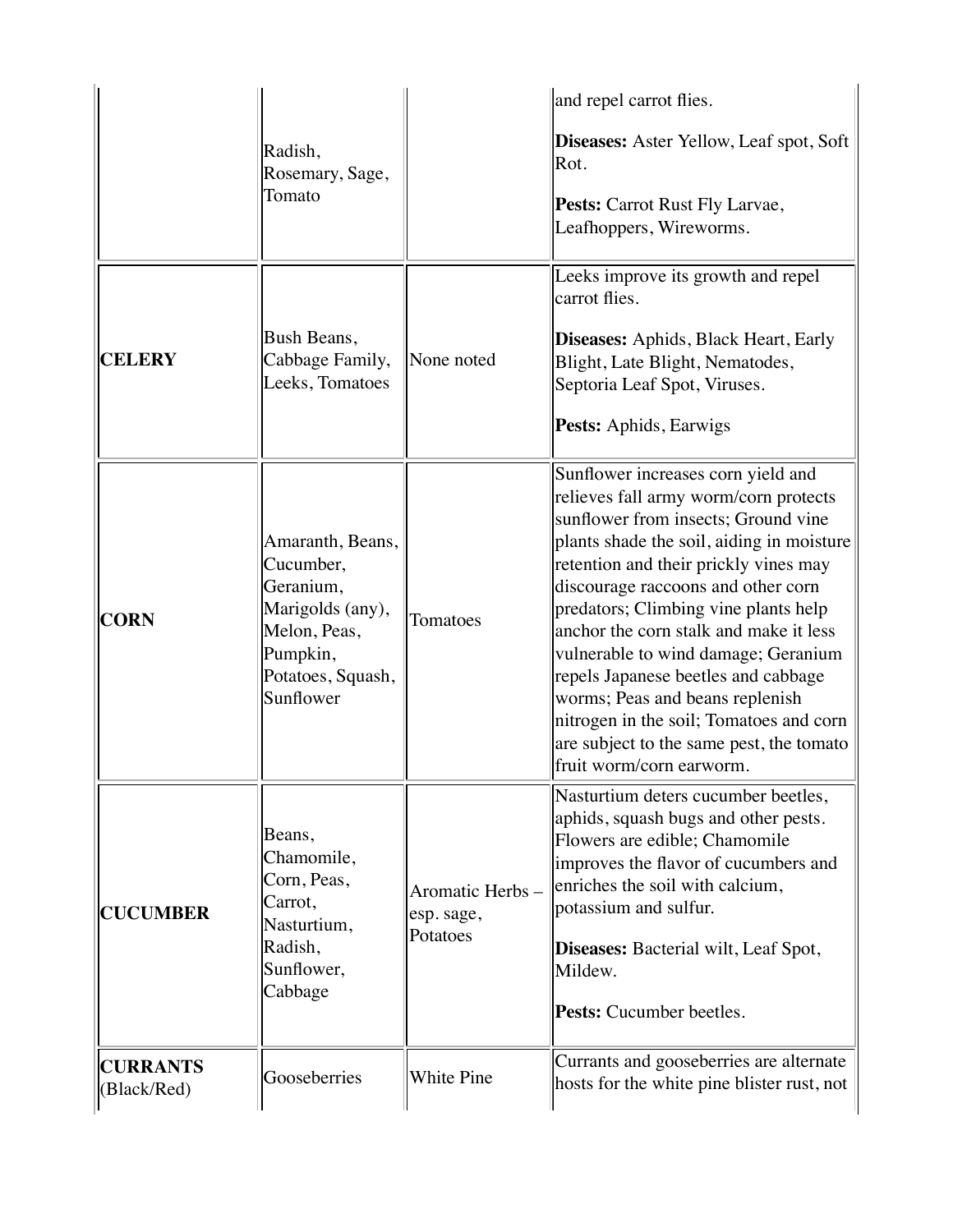|                 |                                                             |                                                                                        | a serious disease for the berries, but<br>deadly to the white pine. Most<br>susceptible is the black currant.<br>Planting of black currants (unless<br>disease-free hybrids), is forbidden by<br>law in many states.                                                                                                                                                                                              |
|-----------------|-------------------------------------------------------------|----------------------------------------------------------------------------------------|-------------------------------------------------------------------------------------------------------------------------------------------------------------------------------------------------------------------------------------------------------------------------------------------------------------------------------------------------------------------------------------------------------------------|
| <b>EGGPLANT</b> | Bush Beans, Pole<br>Beans, Spinach                          | None noted                                                                             | Growing among bush beans protects<br>from attacks of the Colorado potato<br>beetle.<br>Diseases: Verticillium Wilt.<br>Pests: Aphids, Flea Beetles, Potato<br><b>Beetles</b>                                                                                                                                                                                                                                      |
| <b>DILL</b>     | Cabbage,<br>Cucumbers,<br>Lettuce, Onions                   | Carrot, Tomato                                                                         | Dill will reduce the carrot and tomato<br>crop if allowed to mature near them $-$ it<br>may be chemistry.                                                                                                                                                                                                                                                                                                         |
| <b>GARLIC</b>   | Roses, Tomatoes                                             | Aromatic Herbs,<br>Beans, Peas,<br>Potatoes                                            | Protects tomatoes against red spider<br>infestation; Garlic inhibits the growth<br>of peas and beans.<br><b>Diseases: Bacterial Soft Rots, Basal</b><br>Rot, Black Mold, Blue Mold Rot,<br>Botrytis Leafspot, Botrytis Bulb Rot,<br>Downy Mildew, Pink Root, Purple<br>Blotch, Stemphylium Leaf Blight,<br>Rust, Sour Skin, White Rot.<br>Pests: Bulb Mites, Maggots, Pea Leaf<br>miner, Thrips, Wheat Curl Mite. |
| <b>FENNEL</b>   | None noted                                                  | Disliked by most<br>vegetables and<br>herbs, inhibited<br>by coriander and<br>wormwood | Plant by itself, away from any other<br>plants                                                                                                                                                                                                                                                                                                                                                                    |
| <b>GRAPES</b>   | Elm trees,<br>Geranium,<br>Hyssop, Mulberry<br>trees, Roses | Cabbage                                                                                | Cabbage and grapes are 'natural<br>enemies'- chemical warfare may be<br>involved; Grapes growing on elm or<br>mulberry trees have been found to be<br>mildew and brown-rot free; Hyssop<br>increases yield.                                                                                                                                                                                                       |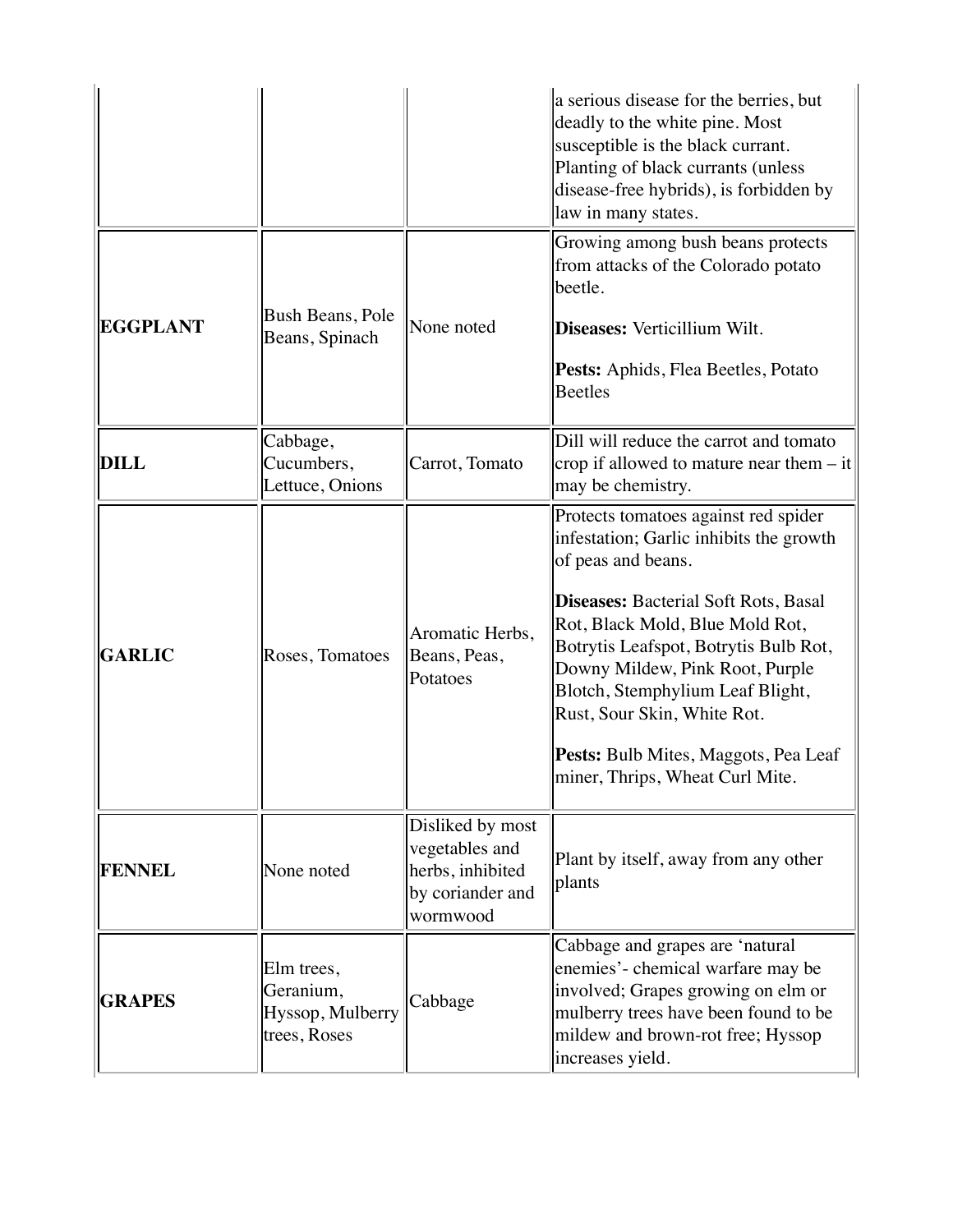| <b>LETTUCE</b> | Beans(all<br>varieties), Beets,<br>Carrots,<br>Cucumbers,<br>Onions, Radishes,<br><b>Strawberries</b> | None noted  | Lettuce grows well with its<br>companions; Onions may repel rabbits<br>and other pests.<br>Diseases: Big Vein, Damping-Off,<br>Downy Mildew, Mosaic Virus,<br>Nematodes, Sclerotinia Drop, Soft Rot,<br>Tip Burn<br>Pests: Armyworm, Beet Armyworm,<br>Bulb Mites, Corn Earworm, Cutworms,<br>Darkling Beetles, Field Cricket,<br>Foxglove Aphid, Garden Symphylans,<br>Green Peach, Leaf miners, Lettuce<br>Aphid, Lettuce Root Aphid, Loopers,<br>Potato Aphids, Saltmarsh Caterpillars,<br>Silverleaf Whitefly, Slugs Springtails,<br>Tobacco Budworm.                                                     |
|----------------|-------------------------------------------------------------------------------------------------------|-------------|---------------------------------------------------------------------------------------------------------------------------------------------------------------------------------------------------------------------------------------------------------------------------------------------------------------------------------------------------------------------------------------------------------------------------------------------------------------------------------------------------------------------------------------------------------------------------------------------------------------|
| <b>LEEK</b>    | Beets, Carrots,<br>Celeriac, Celery,<br>Onions                                                        | Beans, Peas | Carrots benefit leeks and they in turn<br>repel the carrot fly.<br>Diseases: Smut, Downy Mildew, Neck<br>Rot, Pink Rot.<br>Pests: Onion maggots, Thrips.                                                                                                                                                                                                                                                                                                                                                                                                                                                      |
| <b>MELONS</b>  | Corn, Morning<br>Glory,<br>Nasturtium,<br>Radish, Sunflower                                           | Potato      | Morning Glory thought to assist in<br>melon seed germination.<br>Diseases: Alternaria Leafspot,<br>Anthracnose, Downy Mildew,<br>Fruit/Stem Rot (Southern Blight),<br>Fusarium Wilt, Gummy Stem Blight,<br>Powdery Mildew, Soft Rot.<br>Pests: Beet Armyworm, Cabbage<br>Looper, Crickets, Cucumber Beetles,<br>Cutworms, Darkling Beetles, Driedfruit<br>Beetles, European Earwig, False<br>Chinch Bug, Flea Beetles,<br>Grasshoppers, Green Peach Aphid,<br>Green Stink Bug, Leafhoppers, Leaf<br>miners, Melon Aphid, Seed corn<br>Maggot, Spider Mites, Squash Bug,<br>Thrips, Vinegar Flies, Whiteflies, |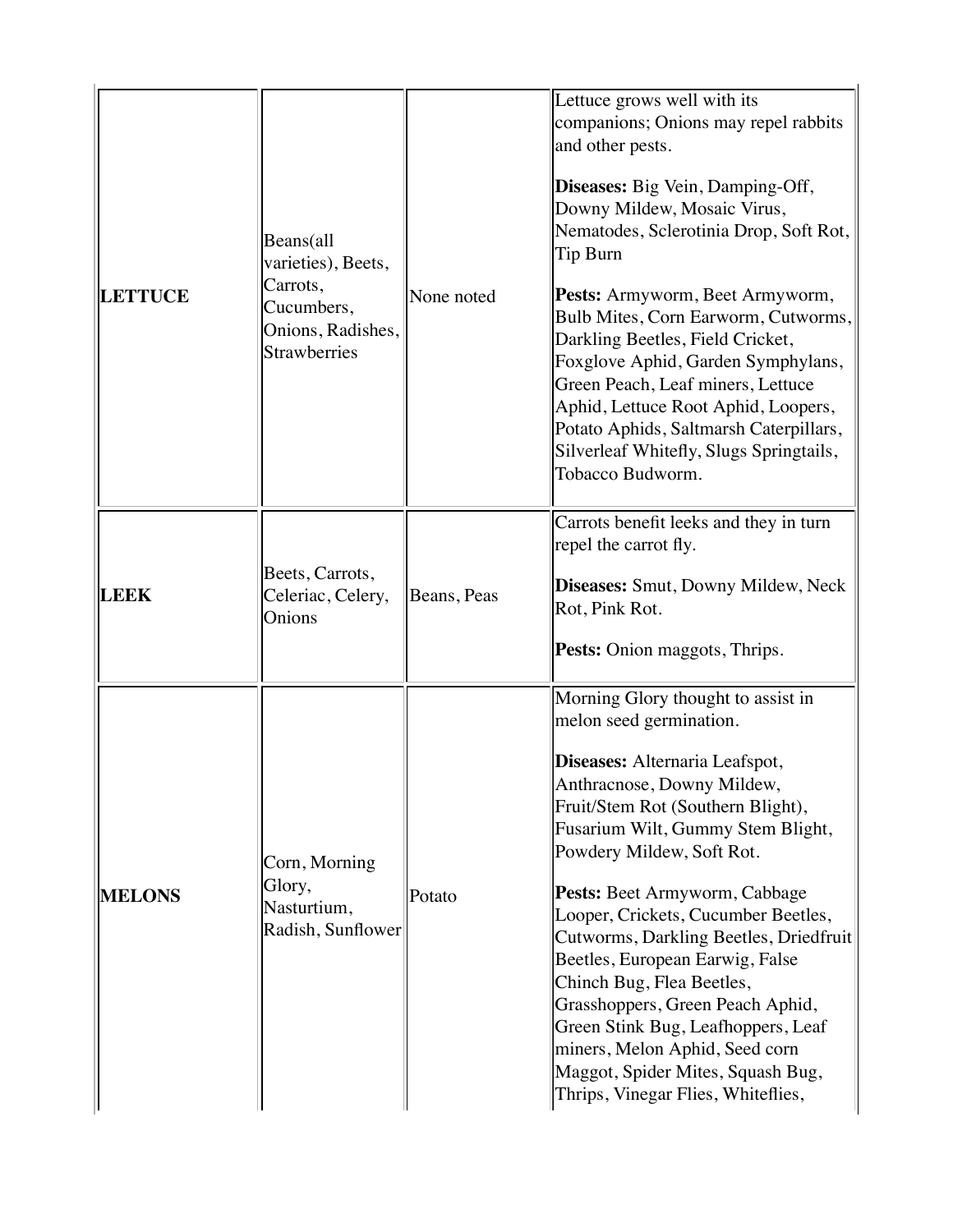|               |                                                                                                                                                  |                                                                                | Wireworms, Yellow striped<br>Armyworm.                                                                                                                                                                                                                                                                                                                                           |
|---------------|--------------------------------------------------------------------------------------------------------------------------------------------------|--------------------------------------------------------------------------------|----------------------------------------------------------------------------------------------------------------------------------------------------------------------------------------------------------------------------------------------------------------------------------------------------------------------------------------------------------------------------------|
| <b>ONION</b>  | Beets, Cabbage,<br>Carrots, Celery,<br>Chamomile,<br>Cucumbers,<br>Leeks, Lettuce,<br>Pepper,<br>Rosemary,<br>Squash,<br>Strawberries,<br>Tomato | Beans, Peas, Sage                                                              | Leeks improve onion growth and repel<br>carrot flies; Chamomile improves the<br>flavor of onions and enriches the soil<br>with calcium, potassium and sulfur;<br>Beets improve production of onions.<br><b>Diseases: Bacterial Soft Rot, Downy</b><br>Mildew, Onion Blast, Onion Neck Rot,<br>Pink Root, Smut.<br>Pests: Maggots, Thrips.                                        |
| <b>PEAS</b>   | Carrots,<br>Cucumbers, Corn,<br>Turnips,<br>Radishes, Beans,<br>Potatoes,<br><b>Aromatic Herbs</b>                                               | Garlic, Onions,<br>Leeks, Shallots                                             | Carrots produce a compound that<br>greatly enhances pod production and<br>quality                                                                                                                                                                                                                                                                                                |
| <b>PEPPER</b> | Asparagus, Basil,<br>Beets, Eggplant,<br>Lettuce, Parsley,<br>Rhubarb,<br>Spinach, Tomato                                                        | Fennel                                                                         | Growing requirements similar to basil;<br>Peppers are brittle plants, so they<br>benefit from being next to the taller<br>plants for wind-protection.<br>Diseases: Anthracnose, Bacterial Spot,<br>Blossom End Rot, Early Blight,<br>Verticillium Wilt.<br>Pests: Aphids, Colorado Potato<br>Beetles, Flea Beetles, Hornworms,<br>Tarnished Plant Bugs.                          |
| <b>POTATO</b> | Bush Beans,<br>Cabbage Family,<br>Corn, Eggplant,<br>Flax, Pea                                                                                   | Cucumber,<br>Melons, Pumpkin,<br>Raspberry,<br>Squash,<br>Sunflower,<br>Tomato | Bush beans protect against the<br>Colorado potato beetle; the potato<br>protects the bean against the Mexican<br>bean beetle; Flax contains tannin that<br>repels the Colorado Potato Bug;<br>Tomatoes make potatoes more<br>susceptible to potato blight;<br>Raspberries make potatoes susceptible<br>to blight; Flax enhances growth and<br>repels the Colorado potato beetle. |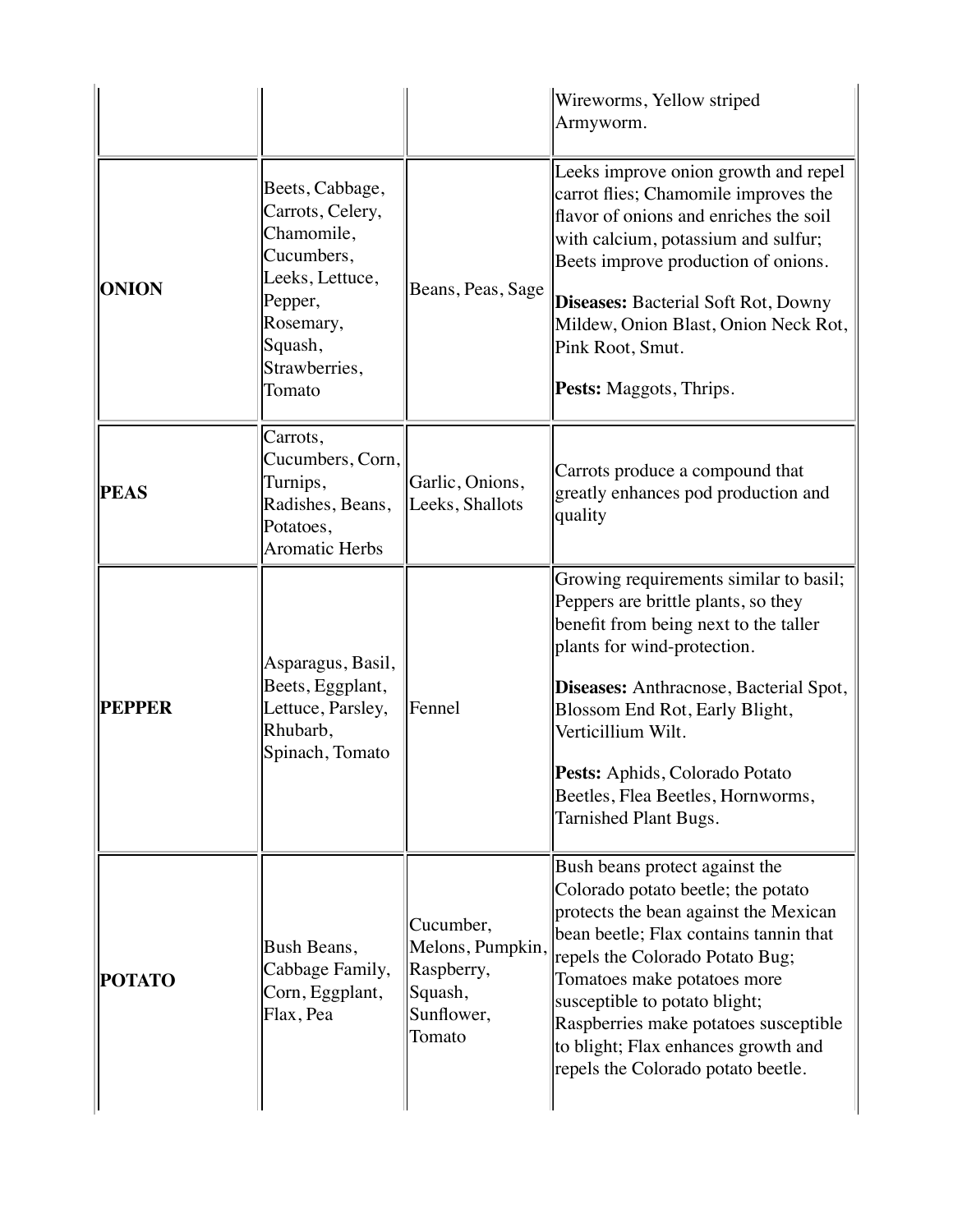|                                      |                                                                                      |                                                                       | <b>Diseases:</b>                                                                                                                                                                                                                                                                                                                                                  |
|--------------------------------------|--------------------------------------------------------------------------------------|-----------------------------------------------------------------------|-------------------------------------------------------------------------------------------------------------------------------------------------------------------------------------------------------------------------------------------------------------------------------------------------------------------------------------------------------------------|
|                                      |                                                                                      |                                                                       | Black Leg, Early Blight, Late Blight,<br>Potato Blight, Speckle Leaf, Ring Rot.                                                                                                                                                                                                                                                                                   |
|                                      |                                                                                      |                                                                       | Pests: Colorado Potato Beetles, Pocket<br>Gophers.                                                                                                                                                                                                                                                                                                                |
|                                      |                                                                                      |                                                                       | Potato and Pumpkins inhibit one<br>another's growth.                                                                                                                                                                                                                                                                                                              |
| <b>PUMPKIN</b>                       | Corn, Radish                                                                         | Potato                                                                | Diseases: Anthracnose, Bacterial Wilt,<br>Downy Mildew.                                                                                                                                                                                                                                                                                                           |
|                                      |                                                                                      |                                                                       | Pests: Cucumber Beetles, Squash Vine<br>Borers.                                                                                                                                                                                                                                                                                                                   |
| <b>RADISH</b>                        | Beans, Beets,<br>Carrots, Corn,<br>Cucumbers,<br>Lettuce,                            | Cabbage,<br>Cauliflower,<br><b>Brussels Sprouts,</b>                  | Nearby lettuce may make radishes<br>more tender; Beans increase nitrogen in<br>the soil.<br><b>Diseases: None</b>                                                                                                                                                                                                                                                 |
|                                      | Nasturtium,<br>Squash, Spinach,<br>Parsnips                                          | Broccoli, Hyssop,<br>Kohlrabi, Turnips                                | Pests: Aphids, Cabbage Maggots, Flea<br>Beetles.                                                                                                                                                                                                                                                                                                                  |
| <b>RASPBERRY</b> (Red) Garlic, Tansy |                                                                                      | Blackberries,<br><b>Black Raspberry,</b><br>Potato                    | Garlic and tansy repel insects;<br>Blackberries and black and purple<br>raspberries should be planted at least<br>600 feet away from the red varieties<br>because of virus disease susceptibility.                                                                                                                                                                |
| <b>ROSE</b>                          | Chives, Garlic,<br>Geranium,<br>Hyssop, Lupine,<br>Onion, Shallots,<br>Tansy, Tomato | Boxwood and<br>other woody<br>plants with<br>prolific root<br>systems | Garlic causes roses to produce a<br>stronger perfume; Parsley protects<br>against rose beetles; Onions repel rose<br>chaffers; Lupines increase soil nitrogen<br>and invite earthworms; Tomatoes<br>protect from black spot disease;<br>Hyssop deters flea beetles and cabbage<br>moths; Woody plants with large root<br>systems will compete for soil nutrients. |
| <b>ROSEMARY</b>                      | Beans, Cabbage,<br>Carrot, Sage                                                      | None noted                                                            | Taste of cabbage and beans is<br>improved by Rosemary; Grows well<br>with sage.                                                                                                                                                                                                                                                                                   |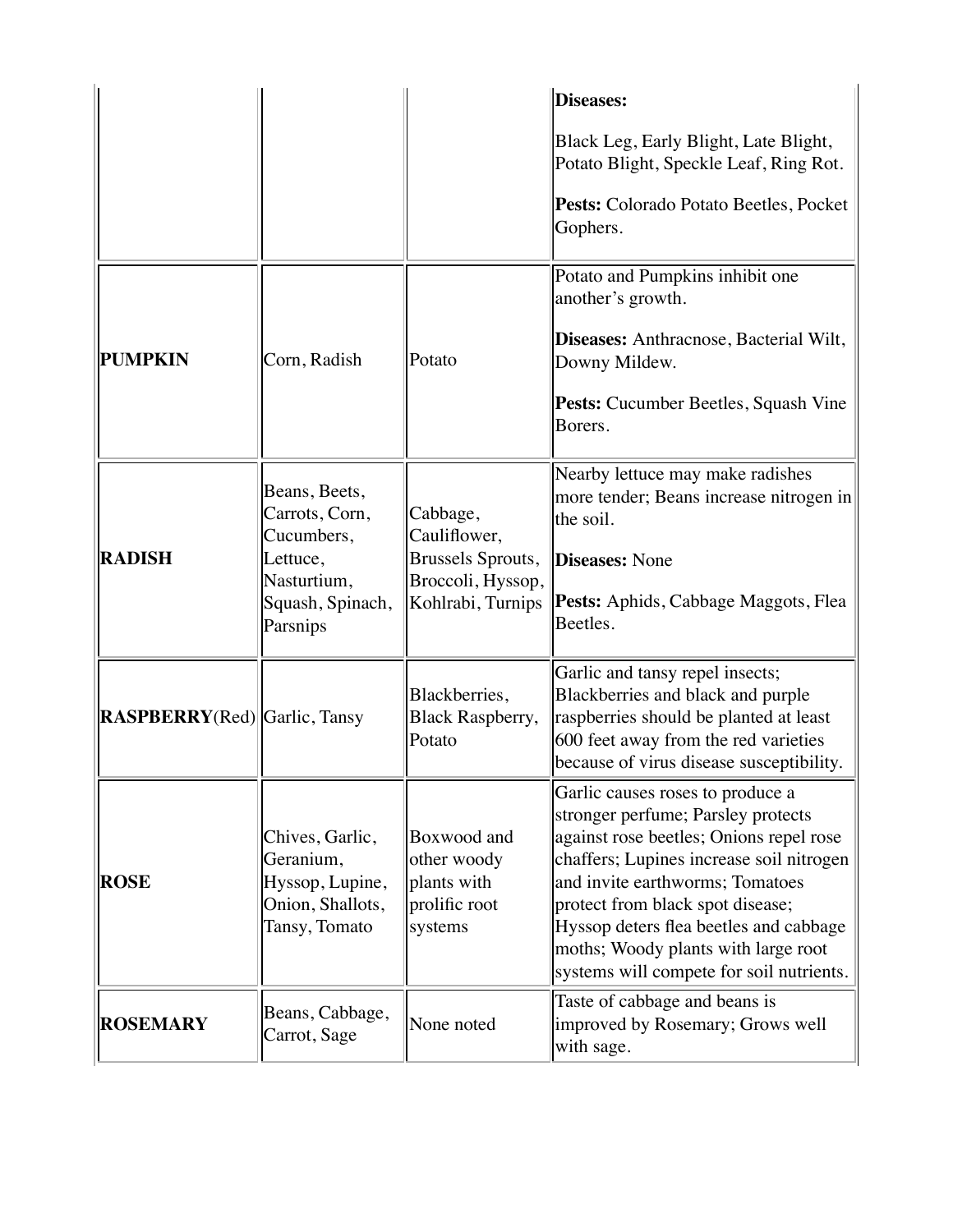| <b>SAGE</b>       | Cabbage, Carrot,<br>Rosemary                                           | Rue                           | Sage improves the taste of cabbages.                                                                                                                                                                                                                                                                                                                              |
|-------------------|------------------------------------------------------------------------|-------------------------------|-------------------------------------------------------------------------------------------------------------------------------------------------------------------------------------------------------------------------------------------------------------------------------------------------------------------------------------------------------------------|
| <b>SHALLOTS</b>   | Beets, Cabbage,<br>Carrot,<br>Chamomile, Mint,<br>Sage, Thyme          | Beans, Peas                   | The herbs improve the flavor of<br>shallots; Beets and carrots grow at<br>different levels in the soil, so they do<br>not compete for nutrients.                                                                                                                                                                                                                  |
| <b>SPINACH</b>    | Cauliflower,<br>Celery, Eggplant                                       | None noted                    | Spinach is rich in saponin, a<br>soil-beneficial compound.<br>Diseases:<br>Anthracnose, Spinach Blight, Damping<br>Off, Downy Mildew.<br>Pests: Aphids, Army Worms, Crown<br>Maggots, Flea Beetles, Leafhoppers,<br>Leaf Miners, Loopers, Slugs.                                                                                                                  |
| <b>SQUASH</b>     | Corn                                                                   | Potato                        | Corn provides shade for the squash;<br>Squash prickly vines keep predators<br>away and cover the soil to help retain<br>moisture.                                                                                                                                                                                                                                 |
| <b>STRAWBERRY</b> | Borage, Bush<br>Beans, Lettuce,<br>Onion, Spinach                      | Cabbage and<br>family members | Borage increases beneficial natural<br>minerals in the soil. It also controls<br>insects.<br>Disadvantage: Borage is very<br>invasive. Do not plant strawberries<br>where tomatoes, potatoes, peppers or<br>eggplant have been grown in the past<br>four years, because these crops carry<br>the root rot fungus Verticillium which<br>also attacks strawberries. |
| <b>SUNFLOWER</b>  | Corn, Cucumber                                                         | Pole Bean, Potato             | Corn and cucumber yield is increased<br>by nearby sunflowers; Sunflowers are<br>also useful in aphid control.                                                                                                                                                                                                                                                     |
| <b>TANSY</b>      | Blackberry,<br>Cabbages,<br>Grapes, Peach<br>trees, Raspberry,<br>Rose | Collard                       | Tansy is a good insect repellent. It<br>increases Potassium in the soil, so it<br>benefits most plants nearby (does not<br>like collards). It is helpful under Peach<br>trees, which it assists by discouraging<br>flying insects & deterring Borers from<br>the trees. It also protects against the                                                              |